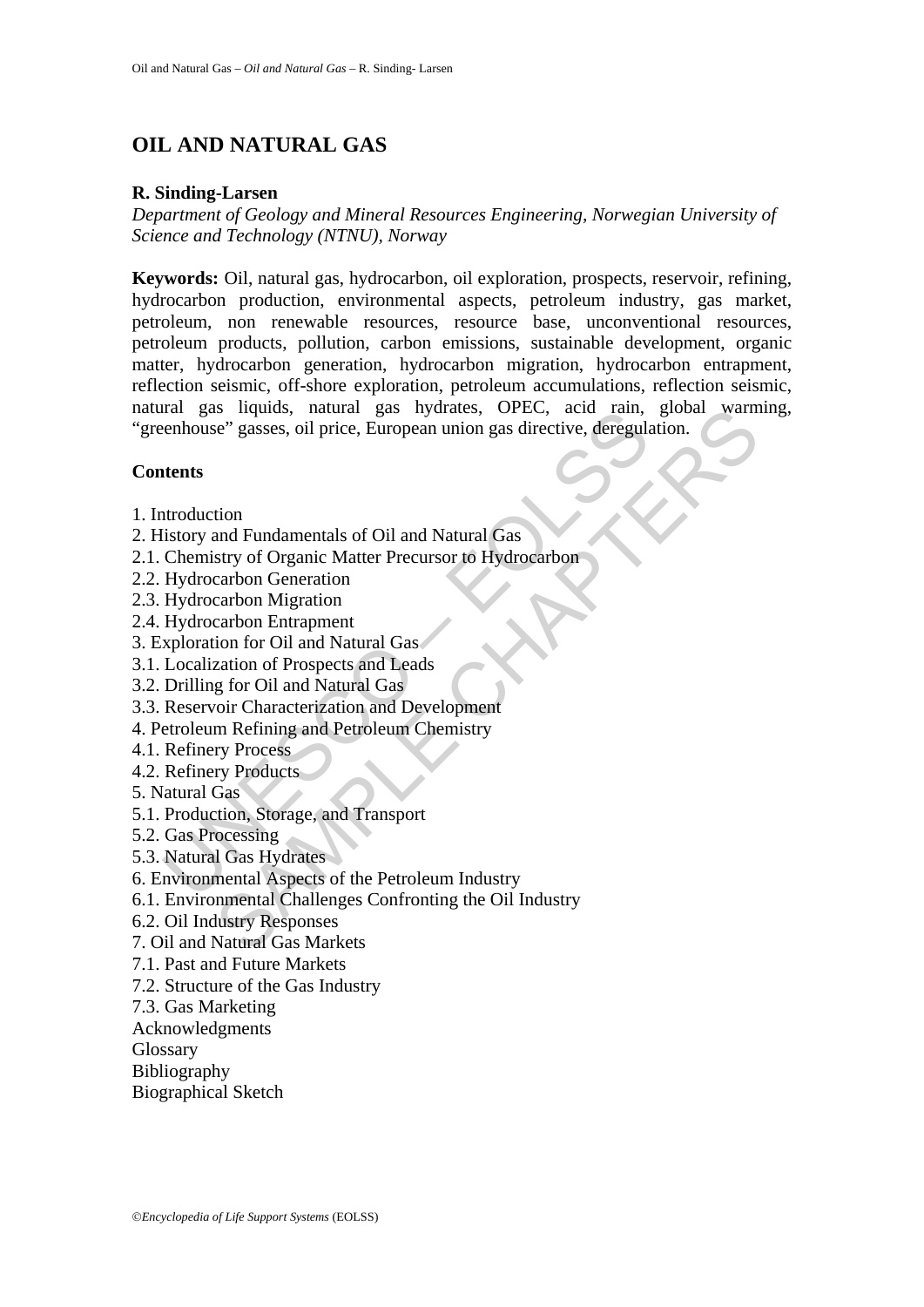#### **Summary**

During the last 100 years the oil and gas industry has developed from being a minor industry to being one of the major industries, influencing national economies by the demand for and price of petroleum products. Petroleum is a non-renewable resource transformed from organic materials originating from ancient plants and animals. Transformation into petroleum products is due to the pressure and heat present in rock formations buried at several km depth.

Geological information, supplied by traditional and new technology that allows the surveyor to "see" into the ground, provides petroleum exploration companies with a fair chance of finding gas and other petroleum resources when they drill exploration wells. When the drilling is successful, crude oil or gas or a combination of both can be brought to the surface. Crude oil is processed and transported to a refinery for the production of end products. Gas is processed to remove impurities before being transmitted through large pipelines to the market.

is expected oil is processed and transported to a refinery fo<br>products. Gas is processed to remove impurities before being to<br>products. Gas is processed to remove impurities before being to<br>prelimes to the market.<br>potentia ice. Crude oil is processed and transported to a refinery for the productions. Gas is processed to remove impurities before being transmitted threms to the market.<br>
ially recoverable world resource base of conventional cru The potentially recoverable world resource base of conventional crude oil and natural gas is estimated as being about 272 gigatonnes of oil and 255 gigatonnes of oil equivalent of gas. Natural gas hydrates, as well as unconventional resources such as extra heavy oils, tar sands, gas in tight sands, and coal bed methane, are not included in these estimates but must, none the less, be recognized as being present in very large quantities. It is not known how, if, or when, the unconventional resources or hydrates will become major components of world energy consumption, but their development must be followed carefully for signs of economic life or political/economic preference.

The oil industry has realized that environmental challenges are here to stay, and must be taken seriously if the companies are to retain their social legitimacy. In the 1990s they have taken major steps to integrate environmental issues in their overall business concept. The oil industry has shown that environmental challenges are manageable. On climate change, however, the industry is ambivalent and its responses diverge. At present it therefore seems impossible to say whether this challenge is another environmental problem that the industry will learn to handle, or whether it means the beginning of a new energy revolution.

The world gas trade is being integrated, and nations are steadily opening their economies to competition and deregulation. A truly international gas market can be envisaged in the foreseeable future, driven by the same forces that have spurred globalization.

New technologies such as fuel cells, distributed generation networks, hydrogen storage systems, gas-to-liquid technology, and microgenerators could radically change the world's energy systems. An economy based on hydrogen as the "ultimate" fuel will probably develop during the first half of the twenty-first century. The global promotion of an open gas market and new technological developments may achieve significant reductions in carbon emissions in the years ahead.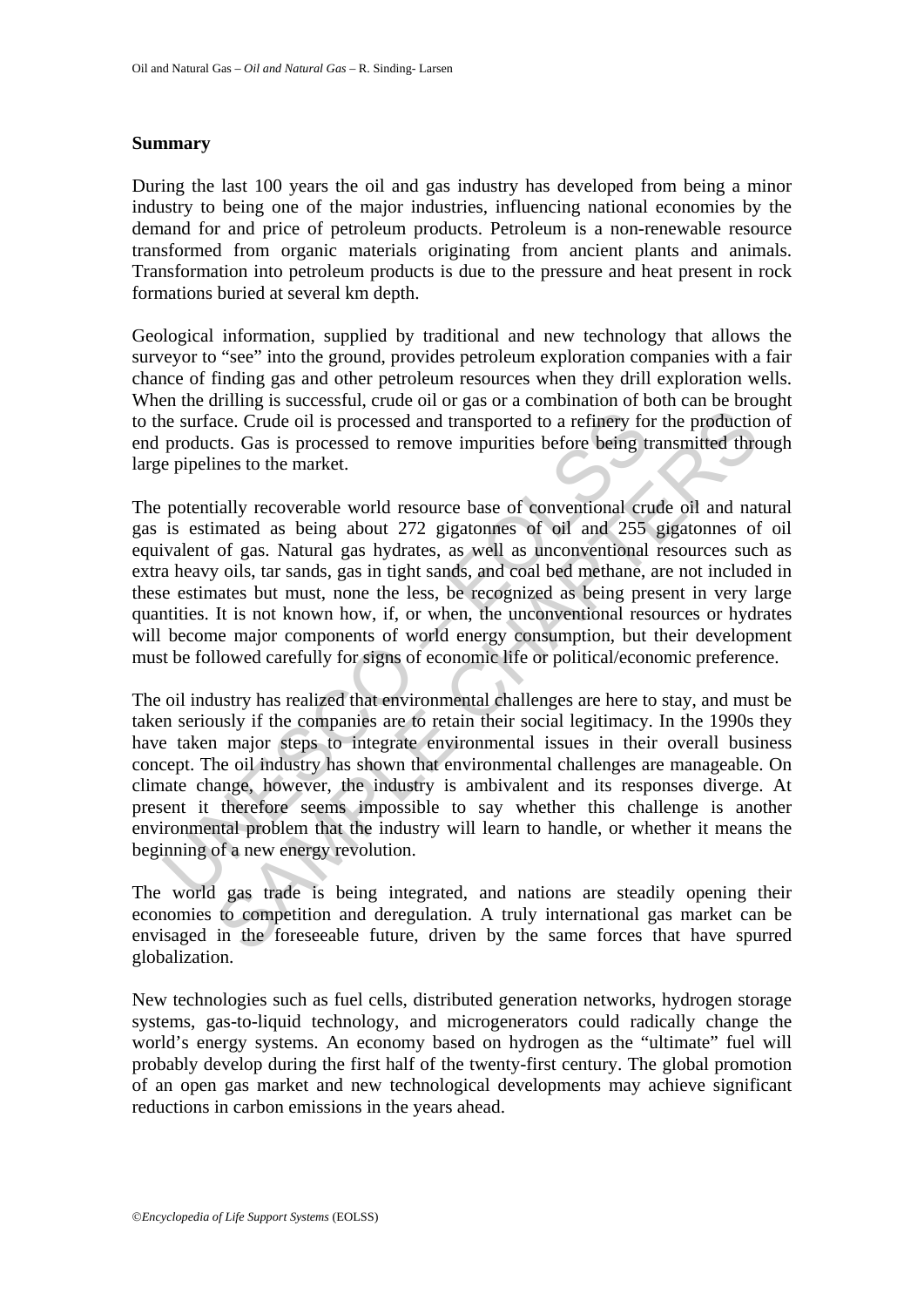#### **1. Introduction**

The impact of the oil industry on the economies of many countries is so dominant that an understanding of the underlying principles of its activities has become of much wider interest. Governments, academia, the news media, and technical personnel outside of the industry, are now much more interested in learning about oil and natural gas activities than in the past. Accordingly, the scope of this theme is technically oriented to provide an outline of the processes of today's petroleum industry—from assessing the resource base through exploration and production of hydrocarbons to products—as well as the marketing and use of its products. Some historical background and explanation of the economic context in which the oil, gas, and petrochemical business operates have been included, as well as how the oil industry responds to environmental aspects and contributes to sustainable development.

### **2. History and Fundamentals of Oil and Natural Gas**

Interiory and Fundamentals of Oil and Natural Gas<br>
all surface occurrences of oil and gas are known all over the<br>
seesent escapes of natural gas, seepages of liquid oils, deposits of s<br>
veins of asphalt impregnating porous and Fundamentals of Oil and Natural Gas<br>acc occurrences of oil and Natural Gas<br>acc occurrences of oil and gas are known all over the world. These<br>scapes of natural gas, seepages of liquid oils, deposits of semi-solid bitun Small surface occurrences of oil and gas are known all over the world. These may represent escapes of natural gas, seepages of liquid oils, deposits of semi-solid bitumens, or veins of asphalt impregnating porous rocks. In the ancient world, the early civilizations of Mesopotamia used local asphalt obtained from hand-dug pits as building cement, for ornamental purposes, and for caulking boats. Liquid oil was first used as a medical drug by the ancient Egyptians, Persians, tenth century Sumatrans and pre-Colombian Indians. In North America, the Senecas and Iroquois and the Indians of Venezuela used crude oil for ceremonial fires and body paint. It was also used as a fuel in China, being produced about A.D. 200 from shallow, percussion-drilled wells. Natural gas was similarly produced and transported through pipelines from hollowedout bamboos. Oil products were also highly valued as weapons of war.

With the Renaissance, a number of shallow sources of crude oil and asphalt were discovered in countries outside Europe and samples were brought back by travelers. Paraffin wax was first obtained on a commercial basis from shale oil at about the same time, and was subsequently extensively used in the manufacture of candles. As in the Middle East, asphalt was used in Europe for the caulking of boats and the lining of hand-woven baskets, while liquid oil was collected from surface seepages for medical purposes and illumination. Although the Chinese had devised a method for drilling shallow wells much earlier, their techniques had not been copied elsewhere, and until 1859 oil was still generally obtained from seepages or shallow hand-dug pits. In August of that year, however, the first modern oil-well was percussion-drilled to a depth of 69 feet by Edwin Drake in Pennsylvania, inaugurating the modern oil industry.

Until the turn of the century, petroleum was valued chiefly for its yield of illuminating kerosene, with gasoline being burned off and the heavier parts of crude oil discarded. By 1920, however, crude oil as an energy source came into its own as a source for oilfired electricity generating plants and gasoline for internal combustion engines. Outside the United States, the huge individual outputs of a relatively small number of Baku wells produced a substantial part of the world oil production, a position maintained by the USSR and now by the Russian Federation together with the other Former Soviet Union states. In the 1920s Mexico, and subsequently Venezuela, occupied the position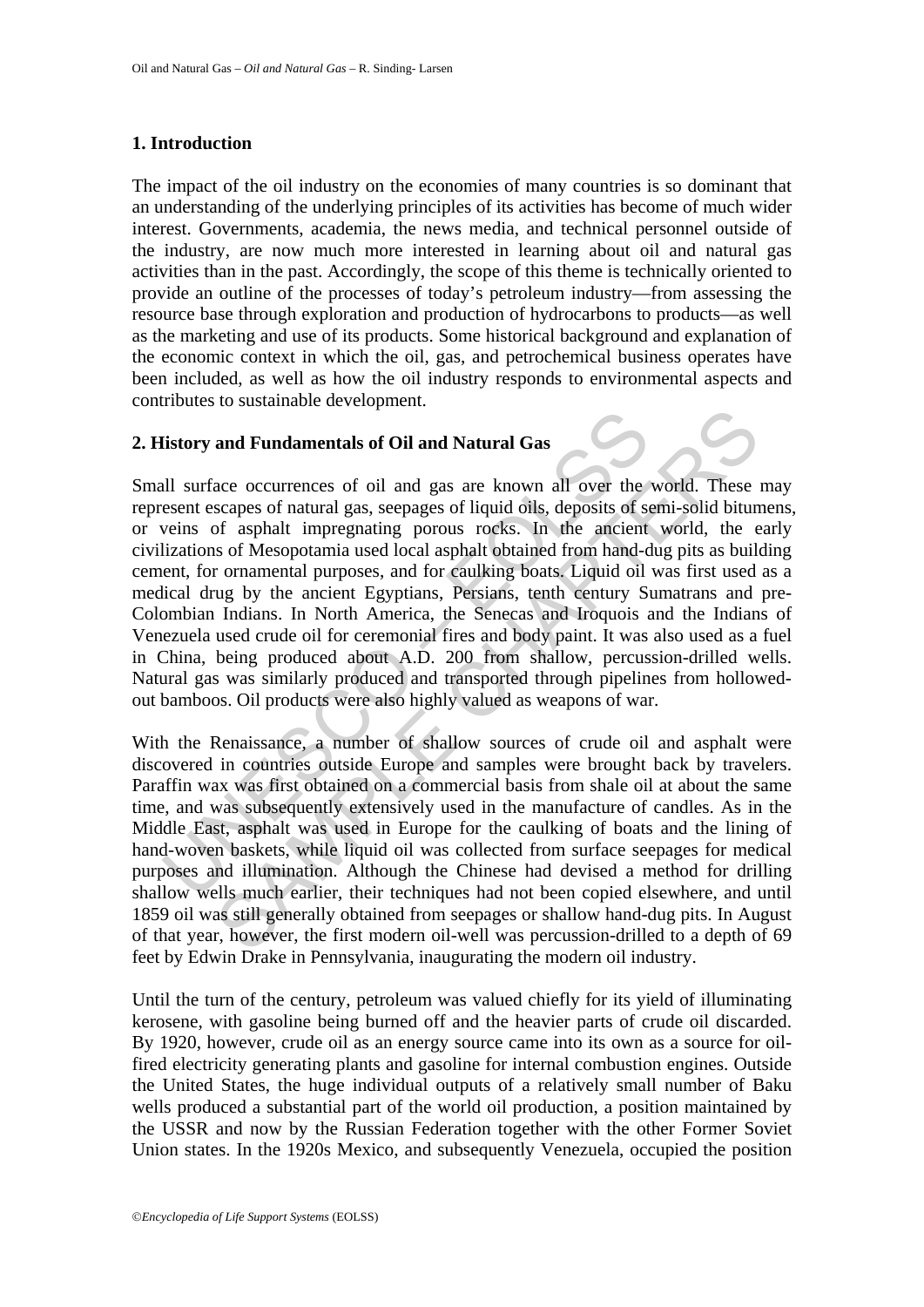of the world's second largest producer. Venezuela was for many years after 1930 the world's second largest crude oil producer and the foremost oil exporting state. Several countries whose oil fields were developed early in the history of the industry still continue to be substantial producers. However, at the end of the twentieth century their outputs are small compared with those of the oil producing states of the Middle East, which contain the major part of the world's identified crude oil reserves. The Middle East has shown the most rapid and impressive increase of petroleum production since the Second World War and has become the chief supplier of Western Europe and much of the Eastern Hemisphere.

The post-war years have also seen the rapid emergence of the continent of Africa as an important oil producing region. In North Africa, large new accumulations of oil and gas have been discovered and developed in Algeria, Libya, and Egypt. In addition to these countries, Somalia, Sudan, and Tunisia hold a large potential for oil resources. Angola in the south is one of the countries with a large potential for increase in production. At the turn of the twentieth century Nigeria was the largest oil producing country in Africa.

| $\frac{1}{2}$<br>countries, Somalia, Sudan, and Tunisia hold a large potential for oil resources. Angola<br>in the south is one of the countries with a large potential for increase in production. At<br>the turn of the twentieth century Nigeria was the largest oil producing country in Africa. |                   |                  |                    |                 |
|------------------------------------------------------------------------------------------------------------------------------------------------------------------------------------------------------------------------------------------------------------------------------------------------------|-------------------|------------------|--------------------|-----------------|
|                                                                                                                                                                                                                                                                                                      | Oil               |                  | <b>Natural</b> gas |                 |
|                                                                                                                                                                                                                                                                                                      | <b>Production</b> | <b>Reserves</b>  | <b>Production</b>  | <b>Reserves</b> |
| America                                                                                                                                                                                                                                                                                              |                   |                  |                    |                 |
| Mexico                                                                                                                                                                                                                                                                                               | 0.166             | 4.1              | 0.034              | 0.765           |
| <b>USA</b>                                                                                                                                                                                                                                                                                           | 0.355             | 3.5 <sub>1</sub> | 0.486              | 4.185           |
| Venezuela                                                                                                                                                                                                                                                                                            | 0.161             | 10.5             | 0.029              | 3.636           |
|                                                                                                                                                                                                                                                                                                      |                   |                  |                    |                 |
| Europe                                                                                                                                                                                                                                                                                               |                   |                  |                    |                 |
| Norway                                                                                                                                                                                                                                                                                               | 0.149             | 1.4              | 0.046              | 1.053           |
|                                                                                                                                                                                                                                                                                                      |                   |                  |                    |                 |
| <b>Former Soviet Union</b>                                                                                                                                                                                                                                                                           |                   |                  |                    |                 |
| Russian federation                                                                                                                                                                                                                                                                                   | 0.305             | 6.7              | 0.496              | 43.322          |
|                                                                                                                                                                                                                                                                                                      |                   |                  |                    |                 |
| Middle East                                                                                                                                                                                                                                                                                          |                   |                  |                    |                 |
| Iran                                                                                                                                                                                                                                                                                                 | 0.175             | 12.3             | 0.047              | 20.698          |
| Iraq                                                                                                                                                                                                                                                                                                 | 0.126             | 15.1             |                    | 2.799           |
| Kuwait                                                                                                                                                                                                                                                                                               | 0.099             | 13.3             | 0.006              | 1.341           |
| Saudi Arabia                                                                                                                                                                                                                                                                                         | 0.412             | 36.0             | 0.042              | 5.210           |
| <b>United Arab Emirates</b>                                                                                                                                                                                                                                                                          | 0.111             | 12.6             | 0.034              | 5.399           |
|                                                                                                                                                                                                                                                                                                      |                   |                  |                    |                 |
| Africa                                                                                                                                                                                                                                                                                               |                   |                  |                    |                 |
| Libya                                                                                                                                                                                                                                                                                                | 0.068             | 3.9              | 0.005              | 1.179           |
| Nigeria                                                                                                                                                                                                                                                                                              | 0.100             | 2.2              | 0.005              | 3.159           |
|                                                                                                                                                                                                                                                                                                      |                   |                  |                    |                 |
| Asia                                                                                                                                                                                                                                                                                                 |                   |                  |                    |                 |
| India                                                                                                                                                                                                                                                                                                | 0.036             | 2.3              | 0.022              | 0.585           |

Table 1. 1999 Annual production and reserves of selected countries, in gigatonnes of oil equivalent. Source: BP Amoco Statistical Review of World Energy 2000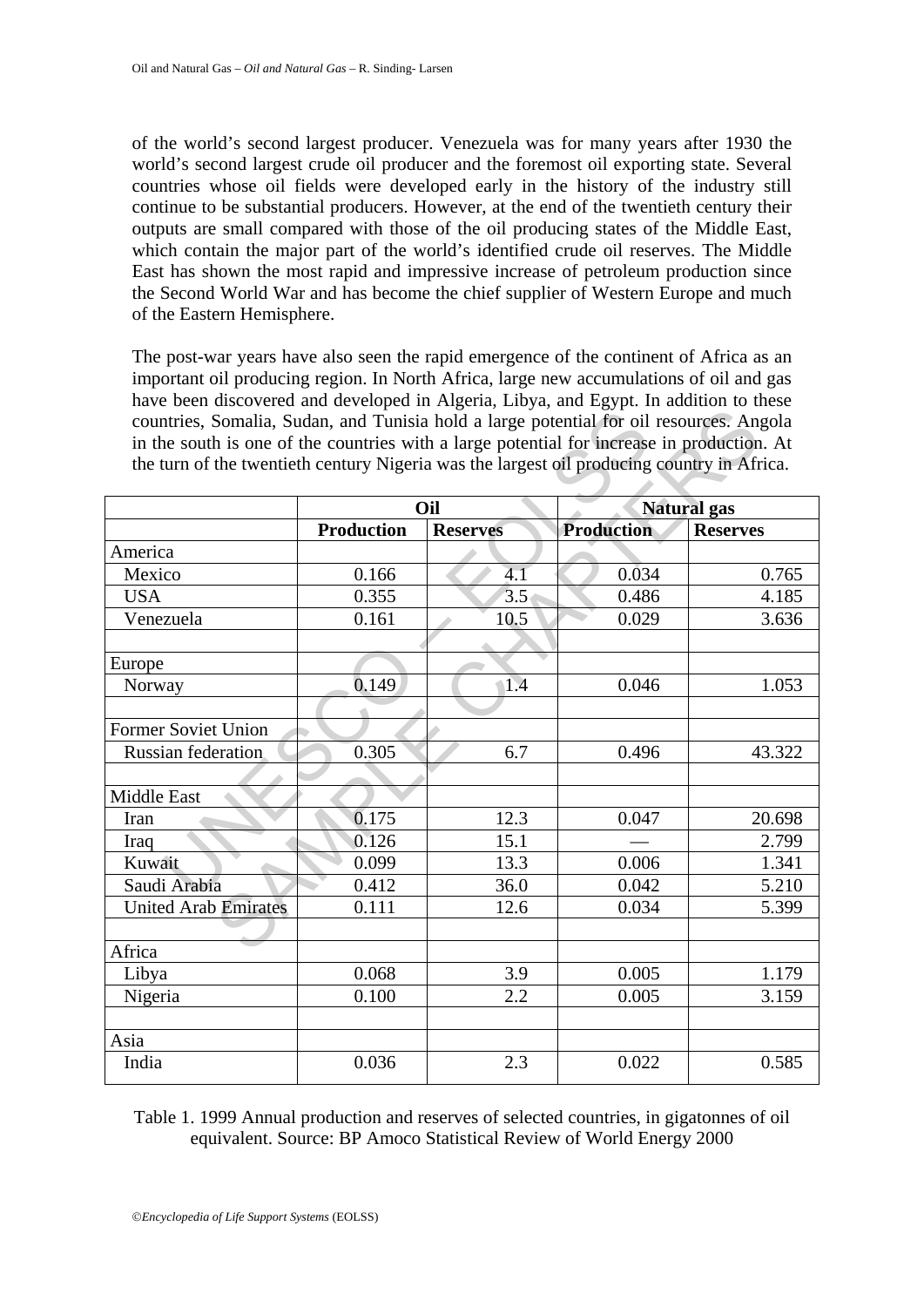The most important developments in Europe have been the emergence of the Norwegian and British continental shelves as major oil and gas producing regions. Although China has produced small volumes of petroleum for many centuries, it is only relative recently that modern exploration techniques have been applied to the most promising of its huge sedimentary regions. As a result of these efforts, China was seventh among world oil producing countries in 1999, and the exploration of its many onshore and offshore basins over the next few years is likely to result in a notably higher level of oil production in the future. By 1960 the USSR had successfully developed its own production, most of which was consumed inside the Soviet block, with the remainder being exported to other communist countries. The world's gas production nearly doubled over the last quarter of the twentieth century, and the Russian federation became the world's largest exporter of gas. The petroleum industry in the twenty-first century operates in a market that has become highly politicized and is of international, economic, social, and environmental significance. Efficient supplies in the years ahead will be dependent upon the degree to which the objectives and priorities of national and international authorities are reconciled with the needs of commercial operators and environmental requirements.

#### **2.1. Chemistry of Organic Matter Precursor to Hydrocarbon**

nomic, social, and environmental significance. Efficient supplies<br>be dependent upon the degree to which the objectives and priorit<br>mational authorities are reconciled with the needs of commer<br>ironmental requirements.<br>**Chem** social, and environmental significance. Efficient supplies in the years alsocial, and environmental significance. Efficient supplies in the years alsendent upon the degree to which the objectives and priorities of national There has been considerable debate over the origin of petroleum. Today, most scientists believe that petroleum products and natural gas come from the remains of ancient plants and animals. Erosion processes carried these organic remains down rivers and streams onto shorelines where they were deposited along with mud and silt. Over time, they were covered by increasing amounts of sediments, and subsequently subjected to a lengthy and relatively gentle heating process as a result of burial and increasing sedimentary overburden. After heating, the transformed organic matter consists of a mixture of complex organic compounds. A small part can be extracted by organic solvents and is called bitumen. The rest is not extractable in organic solvents and is called kerogen. Kerogen is the most important part because it can be converted to petroleum by thermal alteration. The structure of kerogen is varied and complex. Chemical analysis has shown that it normally consists of around 80 percent carbon, 6 to 10 percent hydrogen, 5 to 8 percent of oxygen, and up to 5 percent sulfur and 2 percent nitrogen. Three main types of kerogen can be distinguished microscopically and chemically. The three types are related to different types of organic matter and different types of depositional conditions.

Kerogens described as Type I are derived from micro-organisms living in aquatic environments consisting of mainly algal and amorphous kerogen and is highly likely to generate oil; Type II kerogens are derived from mixed terrestrial and marine source material that can generate waxy oil; and Type III kerogens come from woody terrestrial source material that typically generates gas.

#### **2.2. Hydrocarbon Generation**

Hydrocarbon generation starts during diagenesis. Diagenesis, the initial stage of kerogen alteration, is thought to begin during the deposition of the first few tens or hundreds of meters of sediments. After deposition, sediments are compacted as they are buried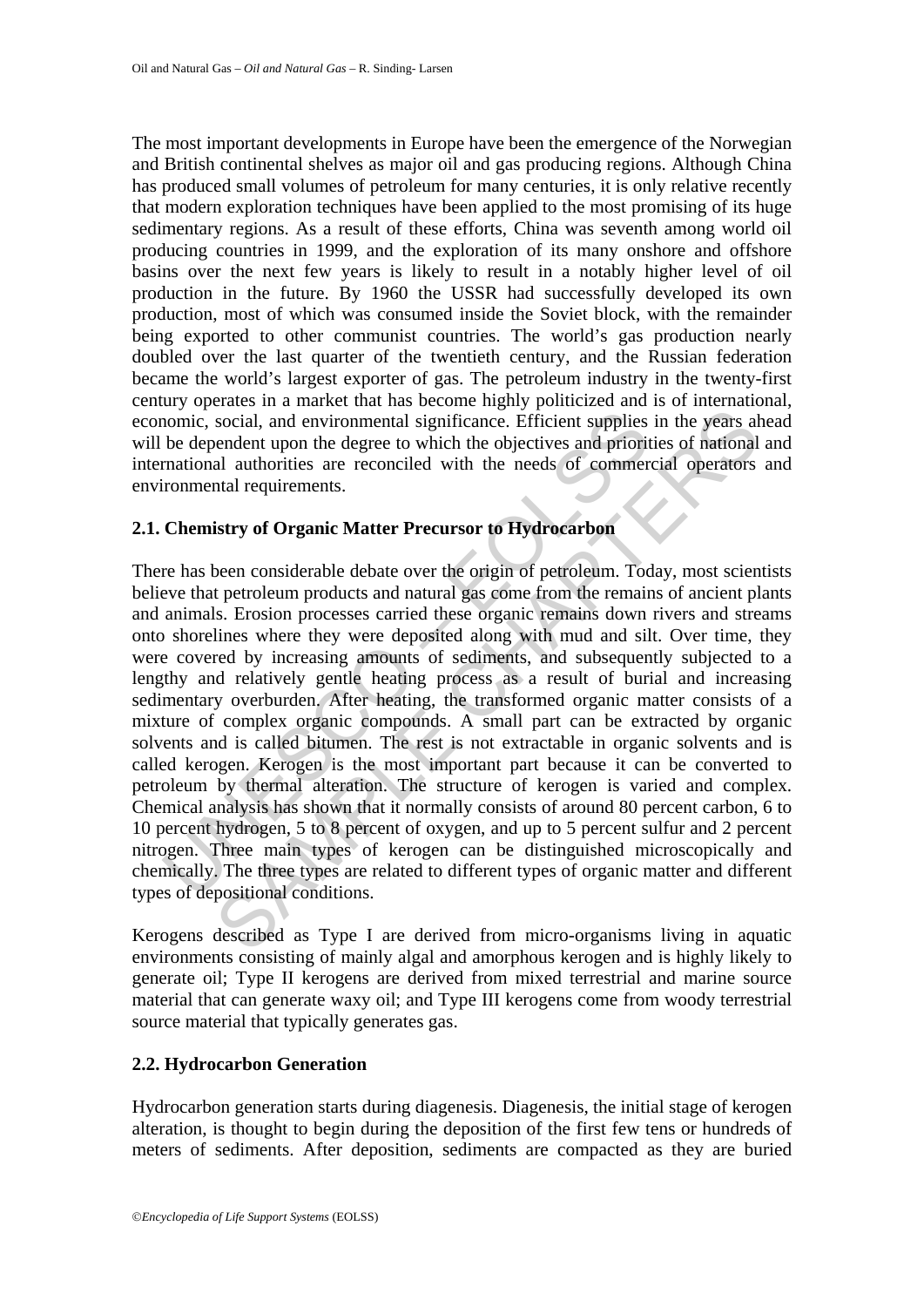beneath successive layers of sediment and cemented by minerals that precipitate from solution. Under the influence of bacteria and relatively small increases of temperature and pressure, progressive changes in the makeup of the kerogen occur. The second stage of transformation, termed catagenesis, is believed to begin when a minimum temperature of about 60 °C has been attained, that is, when the thickness of sedimentary overburden has reached several kilometers.

Catagenesis involves the thermal splitting of various chemical bonds in the kerogen, with a resultant release of smaller hydrocarbon molecules made up of hydrogen and carbon atoms. The number of carbon atoms determines the oil's relative "weight" or density. Gases typically have one to four carbon atoms, while heavy oils and waxes may have fifty, and asphalts, hundreds. Beyond the depth at which the 150 °C temperature level occurs, the zone of metagenesis begins, with increasing proportions of "dry gas" components being formed and the remaining organic matter eventually decomposing into graphitic carbon and methane. The geological history is the most important factor in determining the characteristics of the generated hydrocarbon.

proposents being formed and the remaining organic matter event<br>graphitic carbon and methane. The geological history is the mo<br>etermining the characteristics of the generated hydrocarbon.<br>existence of ultra deep gas reservo s being formed and the remaining organic matter eventually decompositive carbon and methane. The geological history is the most important faing the characteristics of the generated hydrocarbon.<br>
mee of ultra deep gas reser The existence of ultra deep gas reservoirs at depths of 7,000–13,000 m suggests the existence of stable methane but their reservoir and geologic characteristics are not well understood. Processes involving H2, CO, and CO2 in subduction areas and rift zones as well as the mantle combining under the 300 to 500 °C temperature range could form hydrocarbons, with ferrous iron as a helper in the reduction reactions. This possibility is substantiated by recent laboratory results where methane is produced from bicarbonate ions and hydrogen at temperatures up to 400 ºC using an iron–nickel alloy found in certain parts of the oceanic crust. Although the general evidence for an organic origin of oil makes non-organic theories of large-scale origin difficult to accept, a "duplex" origin certainly seems possible.

## **2.3. Hydrocarbon Migration**

Once formed, fluid hydrocarbons must be expelled (primary migration) from the capillary pores of the fine grained organic rich source rocks. A reduction in porosity caused by gravitational compaction through continuing subsidence and loading (sedimentation) tends to expel the pore waters and their dissolved or emulsified hydrocarbons from the finer grained, less permeable source rocks into coarser grained and more permeable (and porous) carrier and reservoir beds (secondary migration) before entrapment and accumulation can occur.

Primary migration proceeds at least as long as gravitational compaction continues to reduce source rock porosity and diagenetic alteration of clays continues to release unbound water for expulsion. Primary migration merges into secondary migration, in which hydrocarbons begin to move more freely through coarser grained carrier beds (or fractures) having the physical characteristics of reservoir rocks. If permeable avenues exist to permit the expressed fluids to move upwards, the hydrocarbons escape more or less directly to the surface. Light oils eventually evaporate also. However, in most cases, the petroleum products never make it as far as the surface.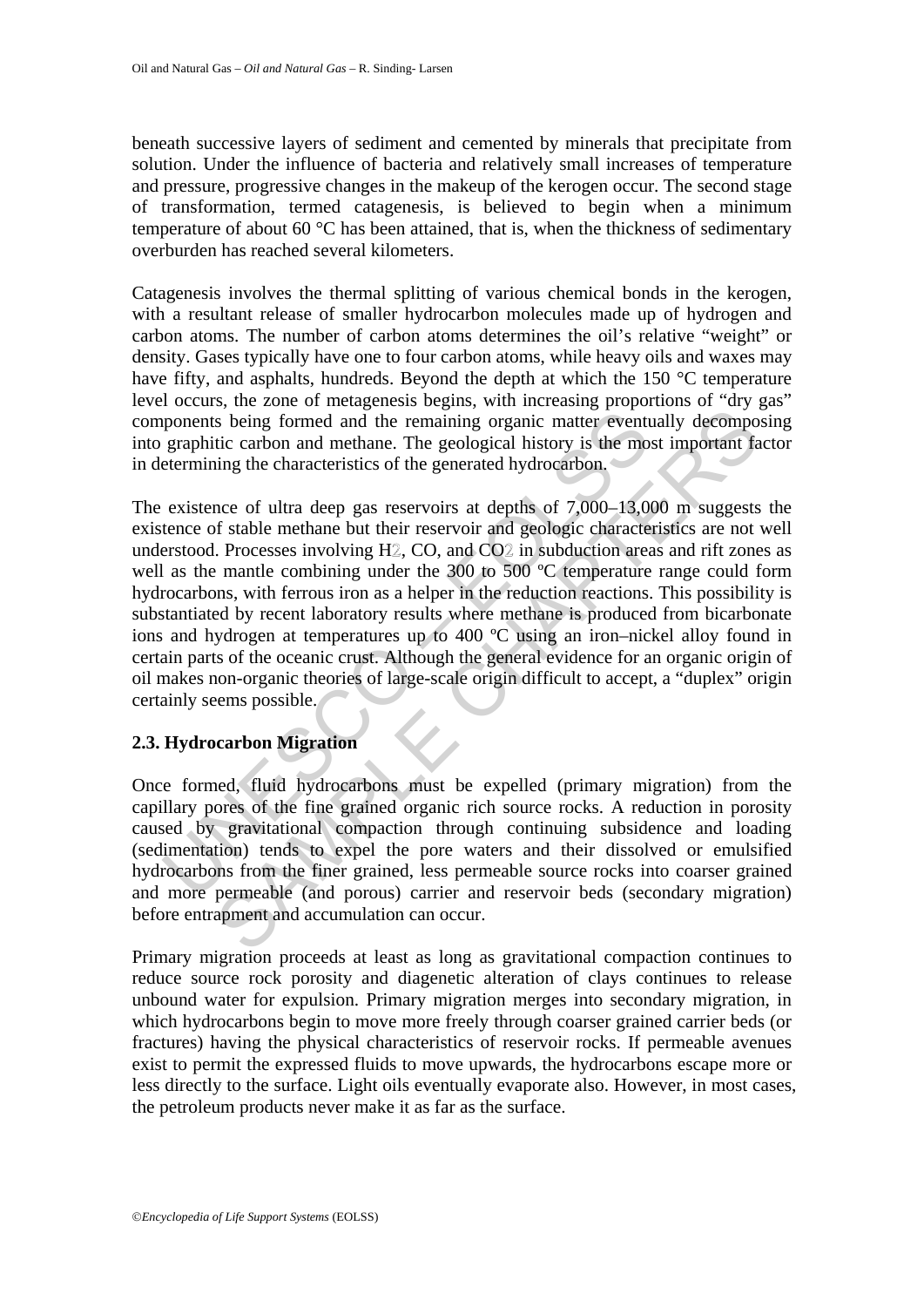#### **2.4. Hydrocarbon Entrapment**

Tral gas and oil are enclosed by cap rocks that are adjacent to then<br>gory of traps is characterized by a change in the reservoir layer i<br>apment of gas and oil. This may occur when a layer of sedimer<br>allow the petroleum to and oil are enclosed by cap rocks that are adjacent to them. The stratigrate and oil are enclosed by a change in the reservoir layer itself leading to f gas and oil. This may occur when a layer of sediment with large poten Petroleum or natural gas constituents that migrate gravitationally "up-dip" along natural escape routes through permeable layers are diverted toward the locus of minimum fluid pressure where they tend to be trapped. Entrapment of fluid hydrocarbons occurs wherever their tendency to escape to the atmosphere is interrupted or significantly impeded by any impervious or relatively impermeable barrier (cap rock) having a geometry suitable to hydrocarbon aggregation and accumulation, rather than to diversion. There are two main categories of gas and oil traps: structural and stratigraphic traps. Structural traps are caused by the folding or deformation of layers of rock. Two common varieties of structural traps are anticlines and faults. An anticline trap is an upward, arch-like folding in the rock layers. The second common variety of structural traps, fault traps, form when faults displace the rock layers, and the layers containing natural gas and oil are enclosed by cap rocks that are adjacent to them. The stratigraphic category of traps is characterized by a change in the reservoir layer itself leading to the entrapment of gas and oil. This may occur when a layer of sediment with large pores that allow the petroleum to move through it, gradually forms an impermeable layer of rock where the grains of the sediments are tightly compacted and become smaller. Any region of porous and permeable rock is a potential "trap" if it is connected more or less directly with pathways along which hydrocarbon fluids migrate (or once migrated), and is enveloped or sealed by a barrier that prohibits hydrocarbon escape. A myriad different kinds of "traps" have been recognized, and no attempt is made here to describe more varieties.

As the gas and oil move upwards through the permeable layers of rock, they displace water that was also trapped in pores of the sedimentary formations. When oil and gas reach the trap and cease upward movement, they separate from one another according to their varying densities. Not all of the water is separated from the petroleum however, and between 10 percent and 50 percent of the oil and gas accumulation contains salt water, which must be removed before the gas or oil can be used.

When a petroleum or natural gas accumulation is opened by drilling, the volatile hydrocarbon contents are able to resume their journey to the atmosphere. There they are oxidized, one way or another, to carbon dioxide and water, thereby bringing to completion the cycle that began—in some instances hundreds of millions of years earlier—with photosynthetic fixation of carbon in the organic compounds of living plants.

The ultimate fate of most hydrocarbon accumulations that are not opened by drilling is to leak their contents to the surface very slowly (hence the historical importance to petroleum exploration of surface seepages, and the continuing efforts to understand surface geochemical anomalies and to develop practical geochemical prospecting methods). Accumulations that are opened by erosion at the surface following tectonic uplift oxidize gradually through the actions of oxygenated waters circulating from the surface, or are degraded by bacterial decay. Doubtless the relative scarcity of geologically ancient petroleum is partly due to its volatile nature in relation to the abundant opportunities for escape through geologic time.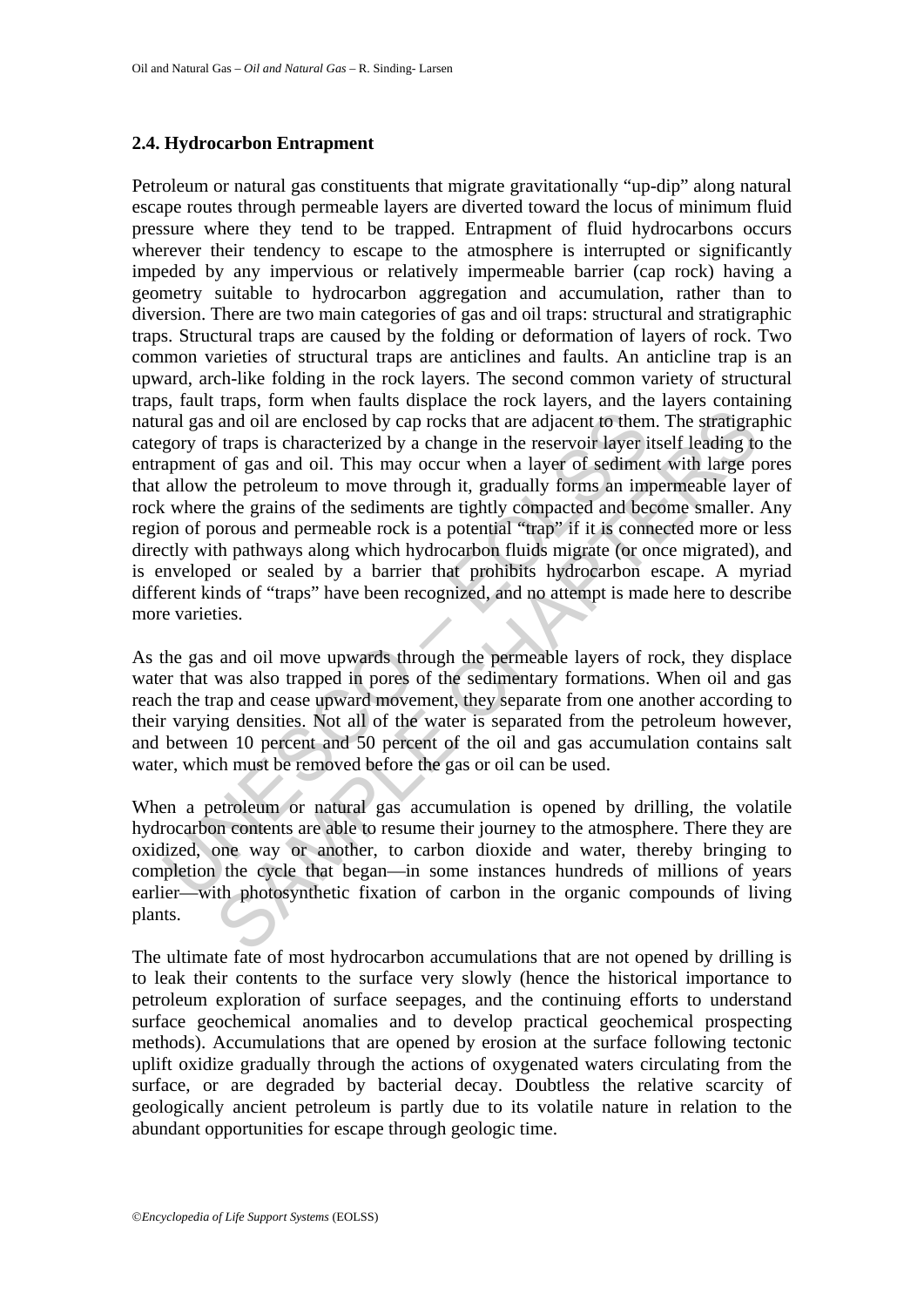#### **3. Exploration for Oil and Natural Gas**

sidered as the product of a whole series of independent chance eve<br>
xistence of a source rock with adequate organic content and tem<br>
hydrocarbon generation, as well as reservoir and seal-rocl<br>
metrical and time relationshi as the product of a whole series of independent chance events that resulte<br>ce of a source rock with adequate organic content and temperature suffice<br>ce of a source rock with adequate organic content and temperature suffice When people first began to search for hydrocarbons, the only known method was to look for surface oil seeps in the ground. Of course, in the early days, people had little idea of what the hydrocarbons were, much less how or why they formed where they did. Today, geologists have given the industry much more information about petroleum accumulations and their history. This information, along with new technology that allows the surveyor to "see" into the ground, provides hydrocarbon exploration companies with a much better probability of finding petroleum resources when they drill an exploration well. Successful exploration depends on the ability to predict the presence of oil accumulations with accuracy. Historically the success rate was one discovery for every ten wells drilled, but has improved to a rate of about one in three or four in the present day. As explained in Section 2, the accumulation of oil or gas can be considered as the product of a whole series of independent chance events that resulted in the existence of a source rock with adequate organic content and temperature sufficient for hydrocarbon generation, as well as reservoir and seal-rocks in the correct geometrical and time relationships to each other. The geological variations over time are so numerous that the chance is great that one or more of the critical factors will be missing and that a well outcome will be dry. Exploration is therefore a highly sophisticated activity where many specialists need to co-operate in order to increase efficiency. The petroleum business has therefore always encouraged the development of new technology, more efficient tools and processes and, most important, information flow efficiency.

- -

-

## TO ACCESS ALL THE **31 PAGES** OF THIS CHAPTER, Visit: http://www.eolss.net/Eolss-sampleAllChapter.aspx

#### **Bibliography**

Adelman, M. A. 1995. *The GENIE out of the Bottle: World Oil since 1970*. Cambridge, Mass., MIT Press. [This book gives a good account of the price fluctuations and the OPEC role in price determination.]

Arnaud Gerkens, J. C. D' 1989. *Foundation of Exploration Geophysics.* Amsterdam, Elsevier*.* [This book presents a general overview of prospecting. as well as geophysical exploration methods.]

Barker, C. 1996. *Thermal Modeling of Petroleum Generation: Theory and Applications*. Amsterdam: Elsevier. [This book gives a good overview of the aspects related to the formation of petroleum.]

Berger, Z. 1994. *Satellite Hydrocarbon Exploration: Interpretation and Integration Techniques*. Berlin, Springer. [This book represents the experience from many case studies where remote sensing proved to be valuable for the location of exploration targets.]

Crowley, W. R. 1996. *Oil and Gas on the Internet*. Houston, Tex., Gulf Publ. Co. [This book gives a review of how to acquire oil and gas knowledge through the Internet.]

Dahlberg, E. C. 1995. *Applied Hydrodynamics in Petroleum Exploration*. New York, Springer. [This book is a classic monograph on petroleum exploration, fluid dynamics and migration of petroleum into traps.]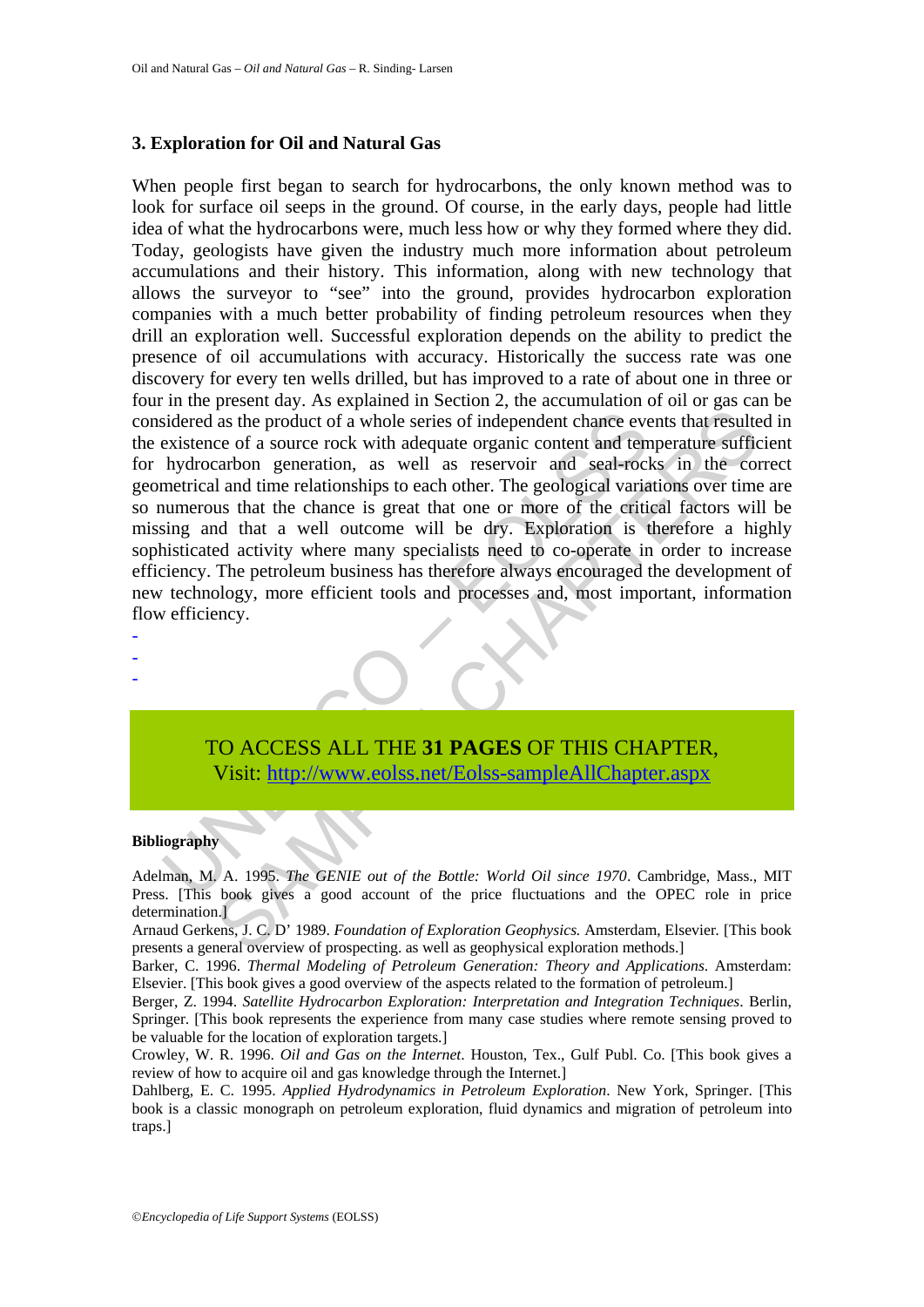Doré, A. R.; Sinding-Larsen, R. (eds.) 1996 *Quantification and Prediction of Petroleum Resources.* NPF Special Publication Nr.6. Amsterdam, Elsevier. [This book represents a collection of state of the art papers regarding the estimation of the resource base.]

Durand, B. 1980. *Kerogen: Insoluble Organic Matter from Sedimentary Rocks*. Paris, Editions Technip. [This is a reference text from one of the pioneers in Organic geochemistry.]

Düppenbecker, S. J.; Iliffe, J. E. 1998. *Basin Modelling: Practice and Progress*. London, Geological Society. [This book gives a comprehensive overview of basin modelling, the accumulation of petroleum in deposits, as well as oil recovery related to reservoir properties.]

Geyer, R. A. 1992. *CRC Handbook of Geophysical Exploration at Sea*. Boca Raton, CRC Press. [This is a handbook representing a manual of offshore geophysical exploration methods.]

Gerger, B.; Anderson, K. 1992*. Modern Petroleum: A Basic Primer of the Industry*. PennWell Publishing. [This book is a good introductory text covering the petroleum industry.]

Hannesson, R. 1998. *Petroleum Economics: Issues and Strategies of Oil and Natural Gas Production*. Westport, Conn., Quorum. [This book covers the petroleum economy and provides a good coverage of taxation and petroleum prices.]

Henriet, J.-P.; Mienert, J. 1998. *Gas Hydrates: Relevance to World Margin Stability and Climate Change*. London, Geological Society. [This book addresses the geohazard aspect of gas hydrates and its relation to global change.]

Hovland, M.; Judd, A. G. 1988. *Seabed Pockmarks and Seepages.* London, Graham and Trotman. [This book is a rather unique collection of observations of gas seepage on the sea floor.]

Hyne, N. J. 1991. *Dictionary of Petroleum Exploration, Drilling and Production*. Tulsa, Okl., PennWell. [This book gives an overview of the most used terms within the petroleum industry in a popular and precise manner.]

––––. 1995. *Nontechnical Guide to Petroleum Geology, Exploration, Drilling and Production*. Tulsa, Okl., PennWell. [This book may be particularly useful for non-specialists who would like to get an overview of the upstream petroleum sector.]

Julius, D-A.; Mashayekhi, A. 1990. *The Economics of Natural Gas*. Oxford University Press. [This book will ease the task of analysts and decision makers concerned with natural gas by providing a practical framework for addressing the critical economic questions.]

Lerche, I. 1997. *Geological Risk and Uncertainty in Oil Exploration*. San Diego, Academic Press. [Petroleum reserves. Forecasting statistical methods. Risk assessment.]

Levorsen, A. I. 1967. *Geology of Petroleum*. San Francisco, Freeman. [This book is old, but it is still a classic and most of it is still valid.]

MacDonald, J. 1997. *European Oil Refining: Strategies for a Competitive Future*, London, Financial Times Energy. [Describes the refinery scene in Europe.]

Makogon, Yu. F. 1997. *Hydrates of Hydrocarbons*, Tulsa, Okl., PennWell. [A good text for people who would like to get better acquainted with hydrates.]

elet, J.P.; Nienent, J. 1998. Gas Hydrates: Relevance to World Margin Statiution, Geological Society. [This book adtesses the geological speed of gas hydial change.]<br>al change.]<br>al change.]<br>al change.]<br>al change.]<br>al chang ; Mienert, J. 1998. Gas Hydrates: Relevance to World Margan Stability and Climate Chen<br>
logical Society. (This book addresses the geohazard appet of gas hydrates and its relation<br>
e.]<br>
e.] Judd, A. G. 1988. Seabed Pockmar Parasnis, D. S. 1997. *Principles of Applied Geophysics*, London, Chapman and Hall. [One of the pioneers of exploration geophysics exposes the important aspects of geophysical prospecting with many examples from the mineral industry.]

Reis, J. C. 1996. *Environmental Control in Petroleum Engineering*, Houston, Tex., Gulf. [This book covers the environmental issues related to petroleum engineering.]

Roberts, S. 1997. *The Fundamentals of the Natural Gas Industry*. London: Petroleum Economist. [A thorough and good overview of the natural gas industry.]

Rojey, A. 1997. *Natural Gas: Production, Processing, Transport*. Paris, Edition technip. [A comprehensive survey of the upstream natural gas sector.]

Selley, R. C. 1998. *Elements of Petroleum Geology*. San Diego, Academic Press. [This is a new edition of a popular book on the basic aspects of petroleum geology.]

Sloan, E. D. 1998. *Clathrate Hydrates of Natural Gas*. New York: Dekker. [A comprehensive text on the fundamentals of hydrates.]

Speight, J. G. 1998. *Petroleum Chemistry and Refining*. Washington, D.C., Taylor and Francis. [A good overview of the various processes within the geochemistry and the refining of petroleum.]

Stoneley, R. 1995. *Introduction to Petroleum Exploration for Non-geologists*. Oxford, Oxford University Press. [This is an excellent introductory book; it is self explanatory, avoiding to a large degree the use of technical terms.]

Surdam, R. C. 1997. *Seals, Traps, and the Petroleum System*. Tulsa, Okl., American Association of Petroleum Geologists. [This book is an authoritative text describing the various aspects of trapping of petroleum.]